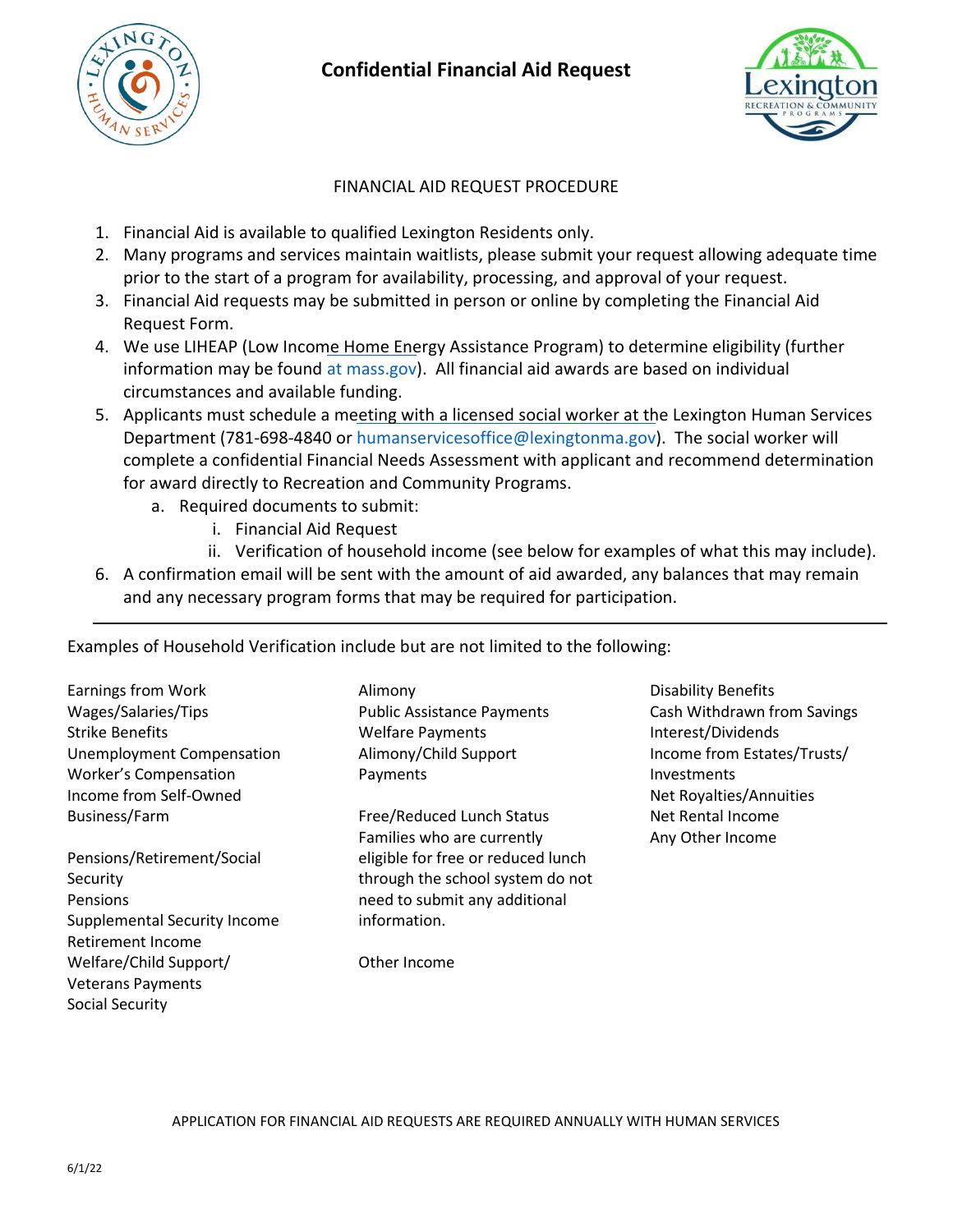

## **Confidential Financial Aid Request**



## **Please review the Financial Aid Request Procedures when submitting a request for financial aid.**

| If under 18 years of age: School: _____________Grade: ________T-shirt size: __________<br>Does participant have any allergies? y/n<br>$\bullet$<br>Would applicant like to request inclusion services for this program due to a disability, medical or life condition? y/n<br>$\bullet$<br>Does applicant take any medications that may need to be administered? $y/n$ _________<br>$\bullet$<br>If under 18 years of age: School: ______________Grade: ________T-shirt size: ___________<br>Does participant have any allergies? y/n<br>$\bullet$<br>Would applicant like to request inclusion services for this program due to a disability, medical or life condition?<br>$\bullet$<br>Does applicant take any medications that may need to be administered? y/n<br>$\bullet$<br>1. Program Name: ____________<br>2. Program Name: _____<br>Fee: $\zeta$<br>to<br>Dates of program: / /<br>time:<br>3. Program Name:<br>Fee: \$<br>to<br>Dates of program: | Applicant (self or caregiver for participant): __________________________________ |  |
|---------------------------------------------------------------------------------------------------------------------------------------------------------------------------------------------------------------------------------------------------------------------------------------------------------------------------------------------------------------------------------------------------------------------------------------------------------------------------------------------------------------------------------------------------------------------------------------------------------------------------------------------------------------------------------------------------------------------------------------------------------------------------------------------------------------------------------------------------------------------------------------------------------------------------------------------------------------|-----------------------------------------------------------------------------------|--|
|                                                                                                                                                                                                                                                                                                                                                                                                                                                                                                                                                                                                                                                                                                                                                                                                                                                                                                                                                               | Gender _________________ DOB: _____/_____/______                                  |  |
|                                                                                                                                                                                                                                                                                                                                                                                                                                                                                                                                                                                                                                                                                                                                                                                                                                                                                                                                                               |                                                                                   |  |
|                                                                                                                                                                                                                                                                                                                                                                                                                                                                                                                                                                                                                                                                                                                                                                                                                                                                                                                                                               |                                                                                   |  |
|                                                                                                                                                                                                                                                                                                                                                                                                                                                                                                                                                                                                                                                                                                                                                                                                                                                                                                                                                               |                                                                                   |  |
|                                                                                                                                                                                                                                                                                                                                                                                                                                                                                                                                                                                                                                                                                                                                                                                                                                                                                                                                                               |                                                                                   |  |
|                                                                                                                                                                                                                                                                                                                                                                                                                                                                                                                                                                                                                                                                                                                                                                                                                                                                                                                                                               |                                                                                   |  |
|                                                                                                                                                                                                                                                                                                                                                                                                                                                                                                                                                                                                                                                                                                                                                                                                                                                                                                                                                               |                                                                                   |  |
|                                                                                                                                                                                                                                                                                                                                                                                                                                                                                                                                                                                                                                                                                                                                                                                                                                                                                                                                                               |                                                                                   |  |
|                                                                                                                                                                                                                                                                                                                                                                                                                                                                                                                                                                                                                                                                                                                                                                                                                                                                                                                                                               |                                                                                   |  |
|                                                                                                                                                                                                                                                                                                                                                                                                                                                                                                                                                                                                                                                                                                                                                                                                                                                                                                                                                               |                                                                                   |  |
|                                                                                                                                                                                                                                                                                                                                                                                                                                                                                                                                                                                                                                                                                                                                                                                                                                                                                                                                                               |                                                                                   |  |
|                                                                                                                                                                                                                                                                                                                                                                                                                                                                                                                                                                                                                                                                                                                                                                                                                                                                                                                                                               |                                                                                   |  |
|                                                                                                                                                                                                                                                                                                                                                                                                                                                                                                                                                                                                                                                                                                                                                                                                                                                                                                                                                               |                                                                                   |  |
|                                                                                                                                                                                                                                                                                                                                                                                                                                                                                                                                                                                                                                                                                                                                                                                                                                                                                                                                                               |                                                                                   |  |
|                                                                                                                                                                                                                                                                                                                                                                                                                                                                                                                                                                                                                                                                                                                                                                                                                                                                                                                                                               |                                                                                   |  |
|                                                                                                                                                                                                                                                                                                                                                                                                                                                                                                                                                                                                                                                                                                                                                                                                                                                                                                                                                               |                                                                                   |  |
|                                                                                                                                                                                                                                                                                                                                                                                                                                                                                                                                                                                                                                                                                                                                                                                                                                                                                                                                                               |                                                                                   |  |
|                                                                                                                                                                                                                                                                                                                                                                                                                                                                                                                                                                                                                                                                                                                                                                                                                                                                                                                                                               |                                                                                   |  |
|                                                                                                                                                                                                                                                                                                                                                                                                                                                                                                                                                                                                                                                                                                                                                                                                                                                                                                                                                               |                                                                                   |  |
|                                                                                                                                                                                                                                                                                                                                                                                                                                                                                                                                                                                                                                                                                                                                                                                                                                                                                                                                                               |                                                                                   |  |
|                                                                                                                                                                                                                                                                                                                                                                                                                                                                                                                                                                                                                                                                                                                                                                                                                                                                                                                                                               |                                                                                   |  |
|                                                                                                                                                                                                                                                                                                                                                                                                                                                                                                                                                                                                                                                                                                                                                                                                                                                                                                                                                               |                                                                                   |  |
|                                                                                                                                                                                                                                                                                                                                                                                                                                                                                                                                                                                                                                                                                                                                                                                                                                                                                                                                                               |                                                                                   |  |
|                                                                                                                                                                                                                                                                                                                                                                                                                                                                                                                                                                                                                                                                                                                                                                                                                                                                                                                                                               |                                                                                   |  |
|                                                                                                                                                                                                                                                                                                                                                                                                                                                                                                                                                                                                                                                                                                                                                                                                                                                                                                                                                               |                                                                                   |  |
|                                                                                                                                                                                                                                                                                                                                                                                                                                                                                                                                                                                                                                                                                                                                                                                                                                                                                                                                                               |                                                                                   |  |